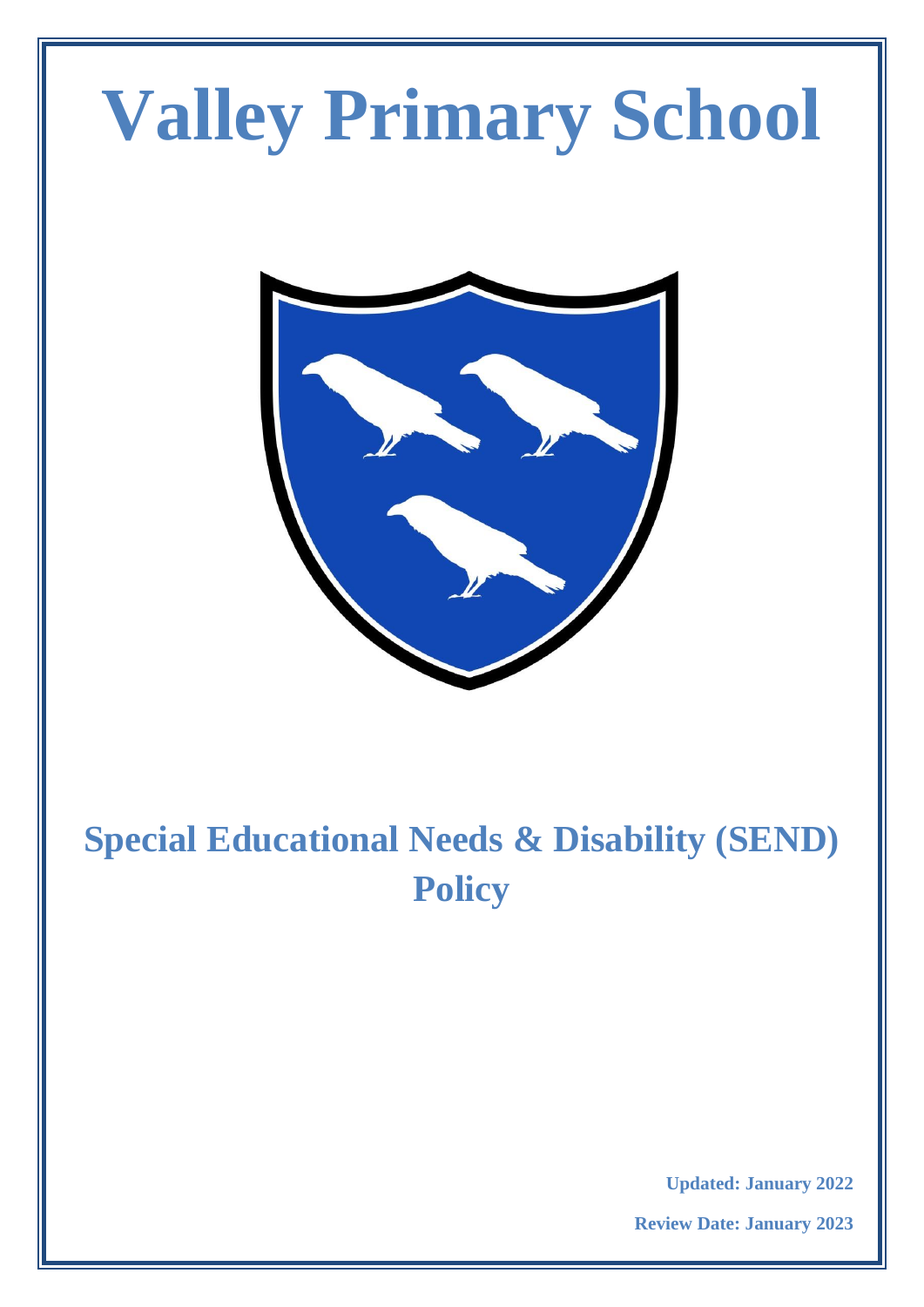#### **Section 1**

Valley Primary School provides a broad and balanced curriculum for all children. The school recognises that pupils will attain different levels at different times, and that some will require an increased level of support in order to maintain good progress. This policy indicates the steps that will be taken to ensure that pupils' progress is being monitored and what action is to be taken to increase the opportunities for success.

Valley Primary School is an inclusive school. All of our school policies are interlinked and should be read and informed by all other policies. SEN Information is available on our website [\(www.valley.bromley.sch.uk\)](http://www.valley.bromley.sch.uk/) and explains how Valley Primary School supports children and parents.

The interim SENCo is Mr Stephen Jackson and he is a member of the Senior Leadership Team (SLT). The SEND Governor is Mr Robert Girling [\(rgirling@valley.bromley.sch.uk\)](mailto:rgirling@valley.bromley.sch.uk)

#### **Compliance**

This policy complies with Section 19 of the Children and Families Act 2014 and is written with reference to:

- Articles 7 and 24 of the United Nations Convention of the Rights of Persons with **Disabilities**
- Equality Act 2010: advice for schools DFE Feb 2013
- SEND Code of Practice 0-25 (June 2014)
- Schools Admissions Code of Practice
- The Special Educational Needs and Disability Regulations 2014 (linked to clause 64)
- Schools SEND Information Report Regulations (2014)
- Statutory Guidance on Supporting Pupils in Schools with Medical Conditions (April 2014)
- The National Curriculum in England Framework document (September 2013)
- Safeguarding Policy
- Accessibility Plan
- Teachers Standards 2012

This policy has been created by the school's Special Educational Needs Co-ordinator (SENCO) through meetings with the SEND Governor, in liaison and consultation with the Senior Leadership Team (SLT), staff and parents of pupils with SEND*.* 

#### **SECTION 2**

#### **Aim**

At Valley Primary School we aim to enable all children to achieve their full potential and to develop the skills and processes required for them to become independent and resilient learners. We have high expectations of all our pupils and aim to achieve this through the removal of barriers to learning. We will support children to help them to develop a positive selfimage and will offer them purposeful learning experiences. The school has developed a vision of inclusion, which is based upon the desire to create a socially inclusive community within the school: no child is discriminated against because of disability or learning difficulty. We aim to create an environment where there is a place for everyone and everyone feels they belong.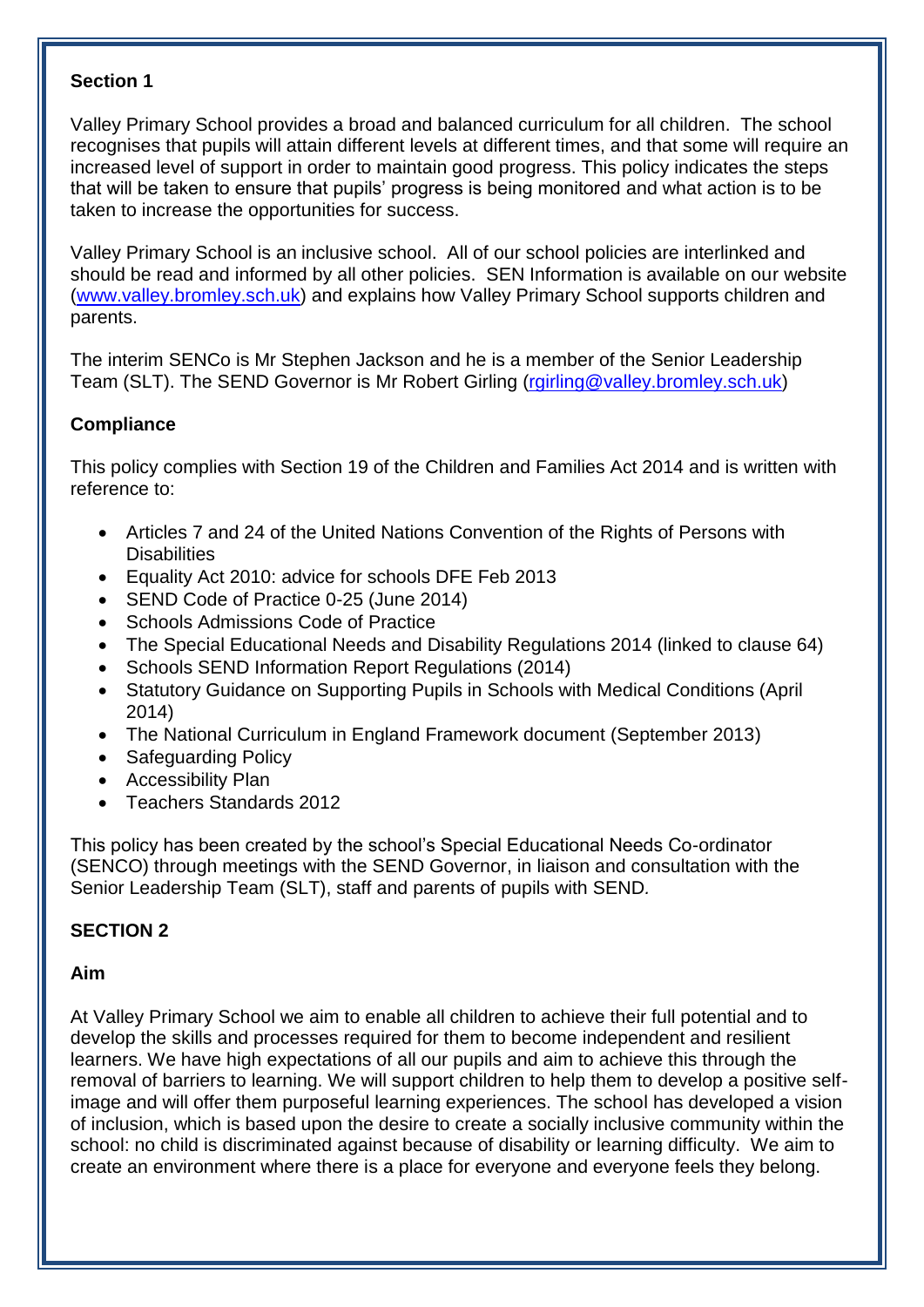#### **Objectives**

- 1. To work within the guidance provided in the SEND Code of Practice 2014
- 2. To operate a "whole pupil, whole school" approach to the individual management and appropriate provision of support for special educational needs through high quality teaching
- **3.** To provide a Special Educational Needs Co-ordinator (SENCo) who will work to implement the SEND Policy
- 4. To identify, at the earliest possible opportunity, barriers to learning and provide appropriate support for pupils with SEND and additional needs
- 5. To ensure that every child experiences success in their learning and achieves to the highest possible standard
- 6. To value and encourage the contribution of all children to the life of the school
- 7. To work in partnership with parents, ensuring there is effective communication between parents and the school.
- 8. To work closely with external support agencies, where appropriate, to support the needs of individual pupils
- *9.* To provide support, advice and training for all staff working with pupils who have SEND

# **SECTION 3**

#### **Identifying Special Educational Needs**

The 2014 Code of Practice says that:

*"A person has SEN if they have a learning difficulty or disability which calls for special educational provision to be made for him or her. At compulsory school age this means he or she has a significantly greater difficulty in learning than the majority of others the same age, or, has a disability which prevents or hinders him or her from making use of facilities of a kind generally provided for others of the same age in mainstream school".*

(2014 SEN Code of Practice: 0 to 25 Years – Introduction xiii and xiv)

We recognise the importance of early identification and aim to identify children's special needs as early as possible. The skills and levels of attainment of all pupils are assessed on entry, building on information from their previous setting. The purpose of identification is to work out what action the school needs to take, and as part of this process the needs of the whole child will be considered, not just the special educational needs of the child or young person.

The school also recognises that other factors may influence a child's progress and attainment, but do not necessarily mean that the child has a special educational need. This might be:

- Disability, where reasonable adjustment under the Disability Equality legislation can enable a child to make normal progress
- Attendance
- Personal/family circumstances including being known to social care
- Health and welfare
- Trauma
- English as an additional language (EAL)
- Being in receipt of Pupil Premium grant
- Being a Looked After Child (CLA)
- Being a child of Service personnel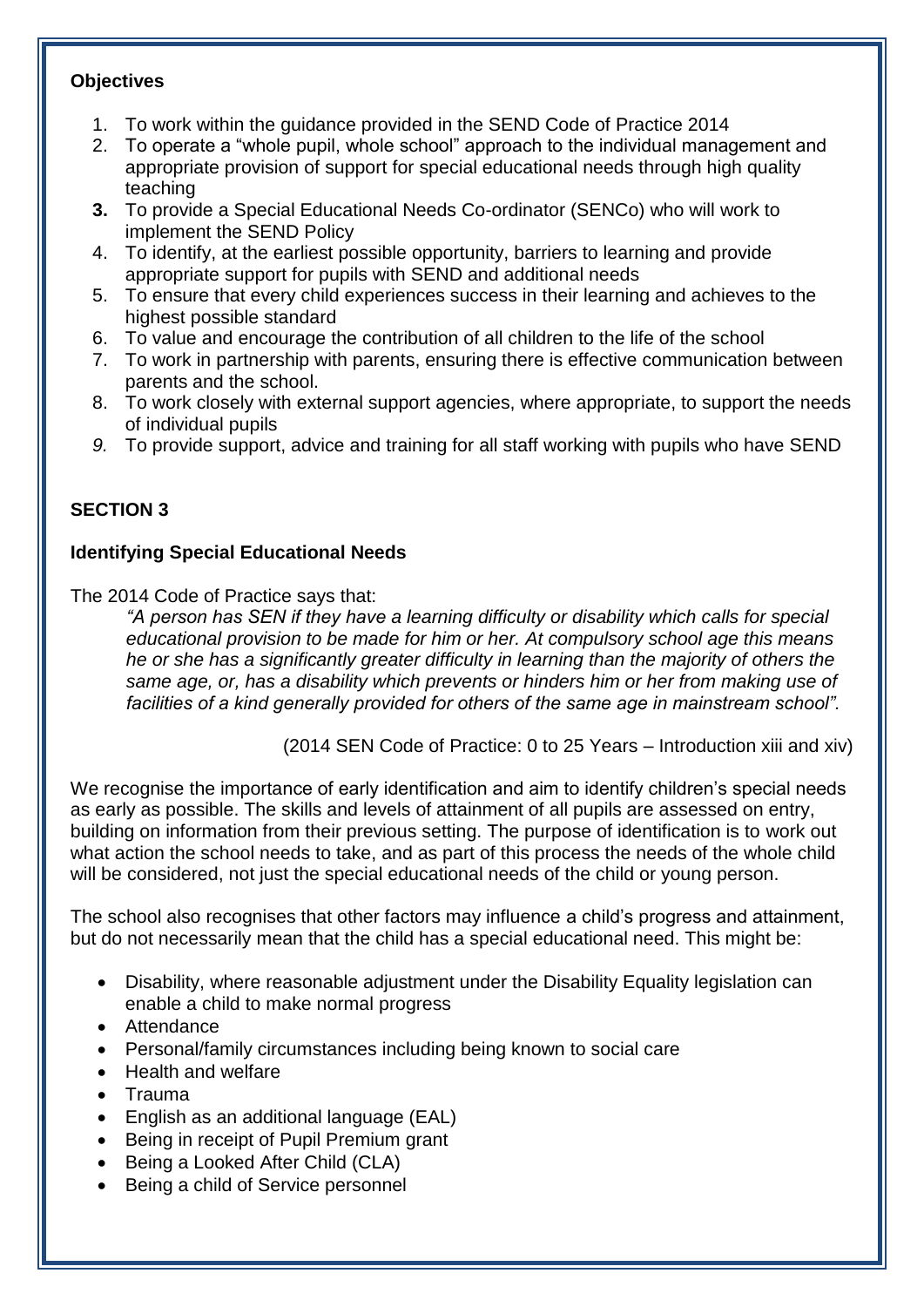A rigorous system of progress monitoring across the school takes place on a termly basis, identifies pupils who are not making expected progress and may include progress in areas other than attainment. This includes Pupil Progress meetings and reviewing of Class and Individual Provision Maps. Classroom interventions are then implemented to those children who are identified and require support. In some cases, interventions outside the classroom environment may be identified as a way of meeting a child's additional need in school.

Sometimes children present with challenging behaviour. This is not necessarily because they have a special educational need, but should be seen as a form of communication that needs to be addressed. These children are monitored and supported accordingly.

# **Promoting Social, Emotional & Mental Well-Being**

Children need to feel valued, confident and secure to make maximum progress in their learning. Valley Primary is committed to promoting the social, emotional and mental well-being of all our pupils through a range of activities. These include:

- Playground Buddies
- Social Skills Groups
- Lunchtime Club
- Restorative Justice Behaviour Approach
- Referral to outside agencies where appropriate
- **Mentoring**
- Support from Bromley School Wellbeing Service

#### **SECTION 4**

# **A Graduated response for children at SENS (SEN support)**

Class/subject teachers are responsible and accountable for the progress and development of all the pupils in their class.

High quality teaching, differentiated to meet the requirements of individual pupils, is the first step in meeting the needs of any pupil who has or who may have special educational needs.

Valley regularly reviews the quality of teaching for all pupils and includes reviewing, and where necessary, improving teachers' understanding of strategies to identify and support vulnerable learners and their knowledge of SEND.

There is a rigorous monitoring cycle in place which includes observations, learning walks, book looks, monitoring of planning and staff training to ensure quality teaching and learning for all including those with SEND. Efficient deployment of support staff is taken into consideration in order to accelerate learning and meet health needs. Pupil progress meetings are held between senior members of staff and class teachers to discuss individual pupils, interventions and strategies needed to move pupils on in their learning. Staff complete termly Class Provision Maps to keep account of all interventions for their pupils.

Before special educational provision is made, the SENCo and class teacher will consider all the information from within the school about the pupil's progress, alongside national data and expectations of progress and in consultation with parents/carers. The Bromley Banded Funding Guide is used to aid identification of need within the four categories identified by the Code of Practice 2014 (cognition and learning, communication and interaction, social emotional and mental health and sensory difficulties) with additional guidance for autism and specific learning difficulties. This can also be used to identify appropriate strategies to meet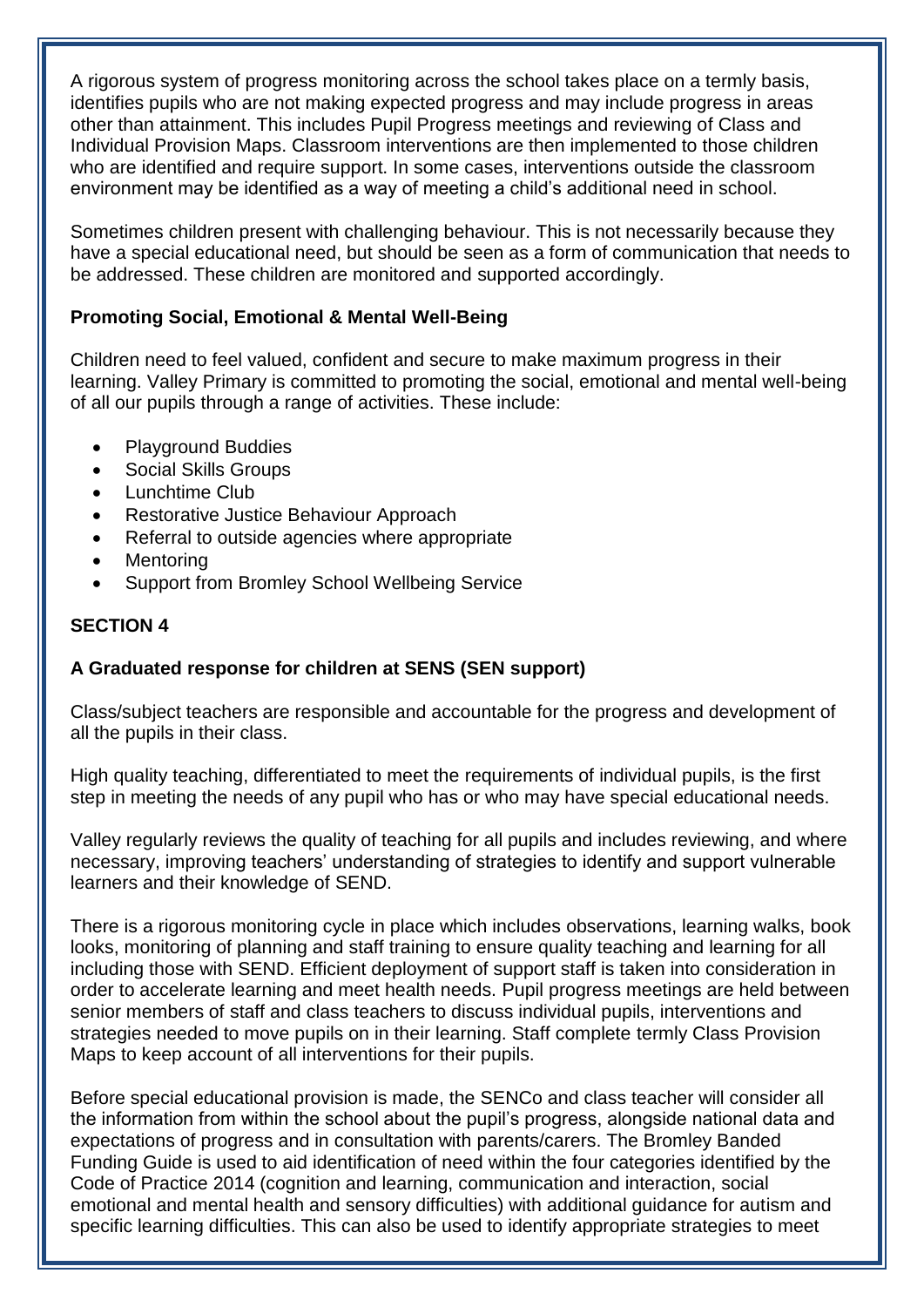need. The SENCo may observe and also offer advice about effective teaching and learning strategies and interventions that may help to narrow the gap or accelerate progress. Social and emotional needs are also carefully considered. General advice from outside specialists may be sought in consultation with parents.

**Assess:** If the pupil continues to face difficulties, a more detailed formative discussion, facilitated by the SENCo may take place. The school will consider which assessments may be suitable to gain further insight into the pupil's difficulties.

**Plan:** Interventions based on the outcome of assessment are planned. The school may refer to Bromley Inclusion Support Advisory Team for advice or to open a pathway to secure future support for a child with significant needs.

**Do:** Subsequent support may take the form of additional in-class provision or an intervention group to address a specific need.

**Review:** The effectiveness of the intervention will be monitored regularly by the class teacher and SENCo.

If, despite support, children fail to make the expected levels of progress or are unable to transfer their learning when the support is reduced, the decision may be made to place children on our SEN register, following discussion with parents.

#### **Managing Pupils on the SEND Register**

Where longer term support is required and/or children have a diagnosis of need from an outside professional, parents will be consulted about placing the child on the SEND register. Parents will be informed if any outside agency is involved. External specialists may act in an advisory capacity, provide additional specialist assessment or work with the pupil directly. Where appropriate, the SENCo in consultation with the class teacher, pupil and parents will draw up an Individual Provision Map (IPM). The IPM will be reviewed two to three times a year. A range of methods will be used to accelerate learning including time-limited interventions (these could be class based or non-class based) or use of equipment or learning aids. Progress is closely monitored and reviewed termly.

**Assess:** Formative assessment is carried out to identify individual barriers to learning. This may involve classroom observations, meetings with parents, screening/ assessment in school or assessments by an external agency such as an Educational Psychologist, Speech and Language Therapist, Occupational Therapist, Bromley Wellbeing Service, Paediatrician or another specialist support service. Assessment by an outside agency may lead to a formal diagnosis of need.

**Plan:** Appropriate support will be agreed for pupils on the SEND register, which will be identified on Class or Individual Provision Maps.

**Do:** Interventions are put in place, following recommendations.

**Review:** Effectiveness of provision is monitored and interventions are adapted to meet individual needs – progress is discussed with the SENCo, class teachers and parents and further advice is sought where necessary.

All interventions are planned and monitored by the SENCo/class teacher and delivered by staff who have had appropriate training. Records of interventions are kept through whole school, class and individual provision maps as appropriate.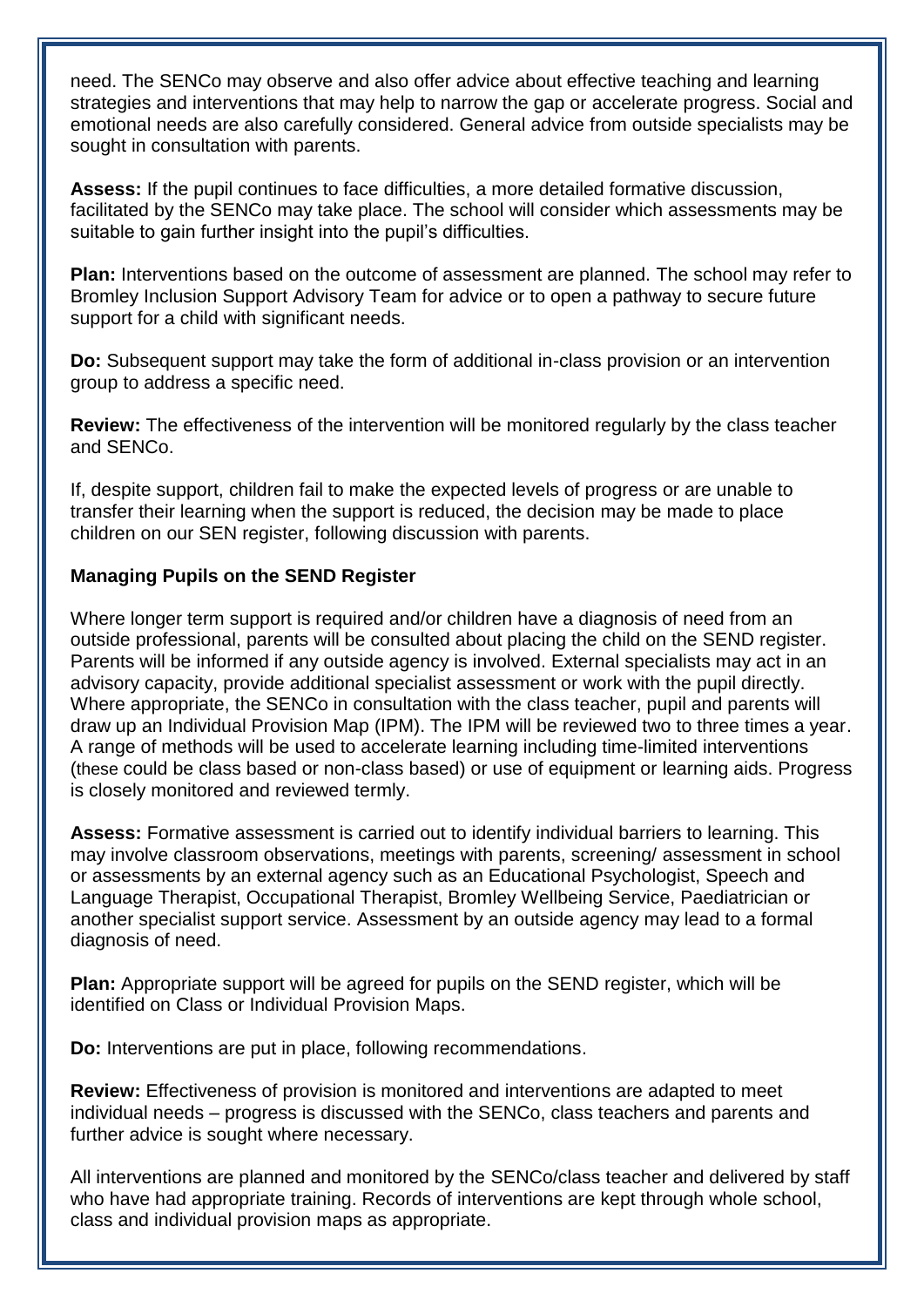While the needs of the majority of pupils will be met from within the school's own resources, some children will have a higher level of need. Additional funding to support children is available from the Local Authority, High Needs Block. To receive additional funding, the school needs to provide a costed Individual Provision Map (IPM) demonstrating how advice and recommendations from external agencies have been implemented, the outcomes of support and indication of how additional funding will be used to support the pupil in achieving desired outcomes. Where additional funding is agreed, a Pupil Resource Agreement will be put in place by the Local Authority, in consultation with parents and the pupil. Thresholds for funding are related to need and can be found in the Banded Funding Guide.

Where pupils require support from a range of agencies in addition to education, or require education in a specialist setting, an Education, Health and Care Plan will be considered by the Local Authority.

#### **The Categories of SEND as defined by the Code of Practice (2014, updated 2015) are:**

#### • **Communication and Interaction**

- Speech, Language and Communication Needs (SLCN)
- ASD (Autistic Spectrum Disorder)
- SCD (Social Communication Difficulties)
- Tourette's Syndrome

#### • **Cognition and Learning Difficulties**

- SpLD (Specific Learning Difficulties)
- Moderate Learning Difficulties
- **Dyslexia**
- **Dyscalculia**

#### • **Social, Emotional and Mental Health (SEMH)**

- Mental Wellbeing
- Anxiety and Depression
- ADHD (Attention Deficit Hyperactivity Disorder)

#### • **Sensory and/or Physical Needs**

- Visual Impairment (VI)
- Hearing Impairment (HI)
- Multi-Sensory Impairment
- Physical Disability (PD)
- Medical Needs

# **SECTION 5**

# **Criteria for Exiting the SEND Register**

Pupil progress is tracked regularly. When sufficient progress is achieved and the child no longer needs to be on the SEND register, the SENCo will inform parents. The child will be closely monitored once they are taken off the SEND register.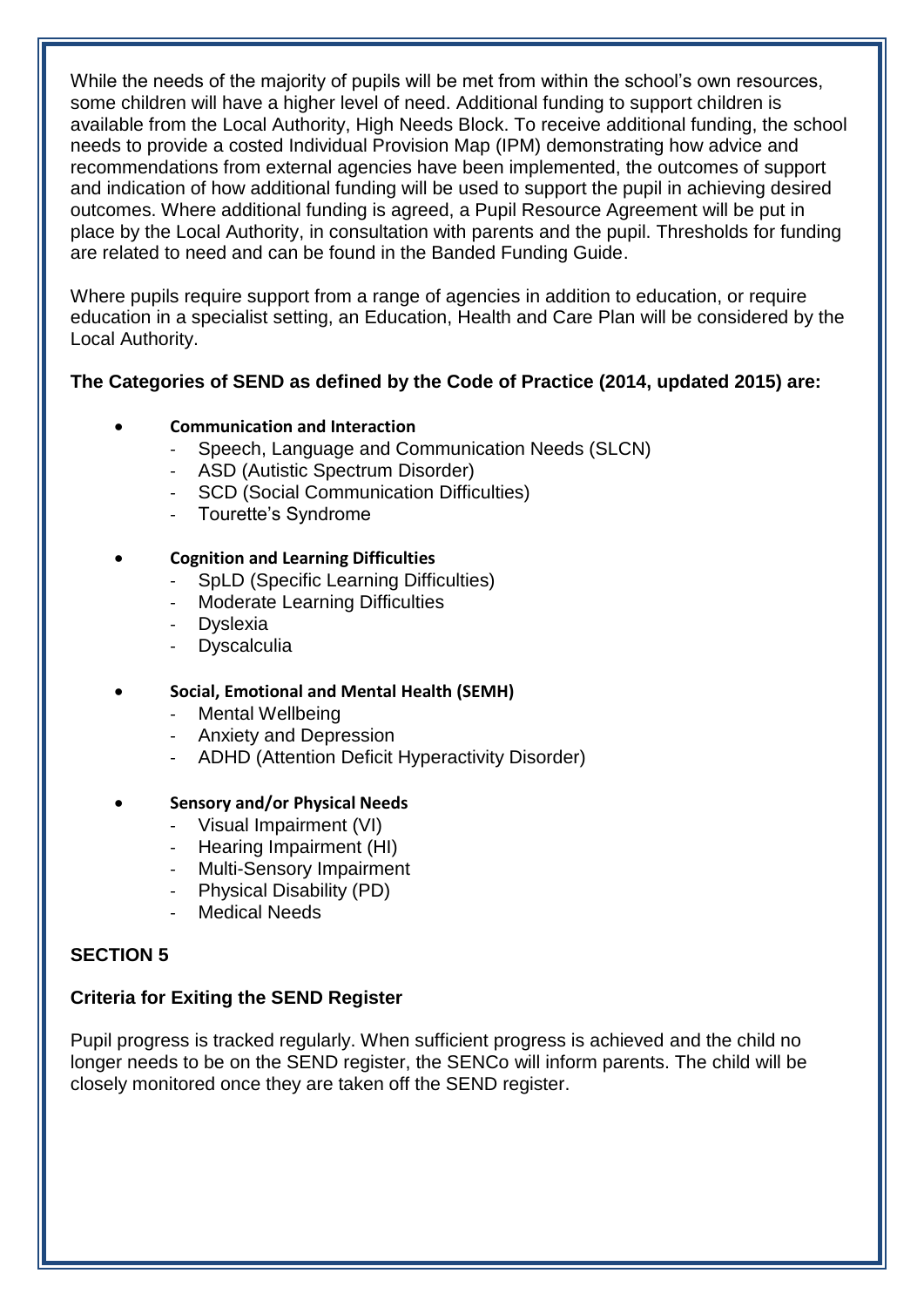#### **SECTION 6**

# **Supporting Pupils and Families**

Children are supported according to their needs. These are identified through data tracking, staff discussions, outside agencies and through our Pupil Progress meetings. Support is provided on an individual basis and decisions are made on the individual needs of the child. Support is reviewed on a regular basis and changes are made on the needs of the child at that time.

Links to:

- Bromley Local Offer: [https://www.bromley.gov.uk/info/10122/children\\_and\\_young\\_adults\\_with\\_disabilities\\_an](https://www.bromley.gov.uk/info/10122/children_and_young_adults_with_disabilities_and_learning_needs/1332/about_the_bromley_local_offer) d learning needs/1332/about the bromley local offer
- SEN Information Report: <https://www.valleyprimary.co.uk/about-us/send>
- School policy on managing medical conditions: [https://assets.publishing.service.gov.uk/government/uploads/system/uploads/attachmen](https://assets.publishing.service.gov.uk/government/uploads/system/uploads/attachment_data/file/306952/Statutory_guidance_on_supporting_pupils_at_school_with_medical_conditions.pdf) t\_data/file/306952/Statutory\_quidance\_on\_supporting\_pupils\_at\_school\_with\_medical [conditions.pdf](https://assets.publishing.service.gov.uk/government/uploads/system/uploads/attachment_data/file/306952/Statutory_guidance_on_supporting_pupils_at_school_with_medical_conditions.pdf)
- For other agencies see our SEN Information Report: <https://www.valleyprimary.co.uk/about-us/send>

#### **Admission Arrangements**

Unless a child has an Education, Health and Care Plan (EHCP) which names Valley Primary School, admission into the school follows the same procedure as any other child. Please refer to the Admission Policy for Valley Primary School on the website.

Where there is an EHCP, the parent/carer of a child completes specific forms and submits them to Bromley Borough. The borough will then write to the school asking them to consider the application. If the school feels they can meet the child's needs, the child will be accepted onto roll.

Where there are greater SEND needs, meetings will be arranged between relevant professionals and the family to ensure all the necessary requirements are in place for a child to start school successfully or to further discuss why the school believes they cannot meet the child's needs.

# **Access Arrangements**

The Deputy Headteacher in liaison with the SENCo coordinates access arrangements for children with additional needs that may affect their performance in examinations. This may be the provision of a scribe, transcript, separate room or additional time. In doing this, the school has to follow strict guidelines set out by National Curriculum Assessments criteria.

# **Transition Arrangements**

Successful transition between classes, key stages and schools is supported where needed by the SENCo. When moving classes in school, an information sharing meeting will take place with the new teacher. There will be opportunities for the child to visit the new class/teacher and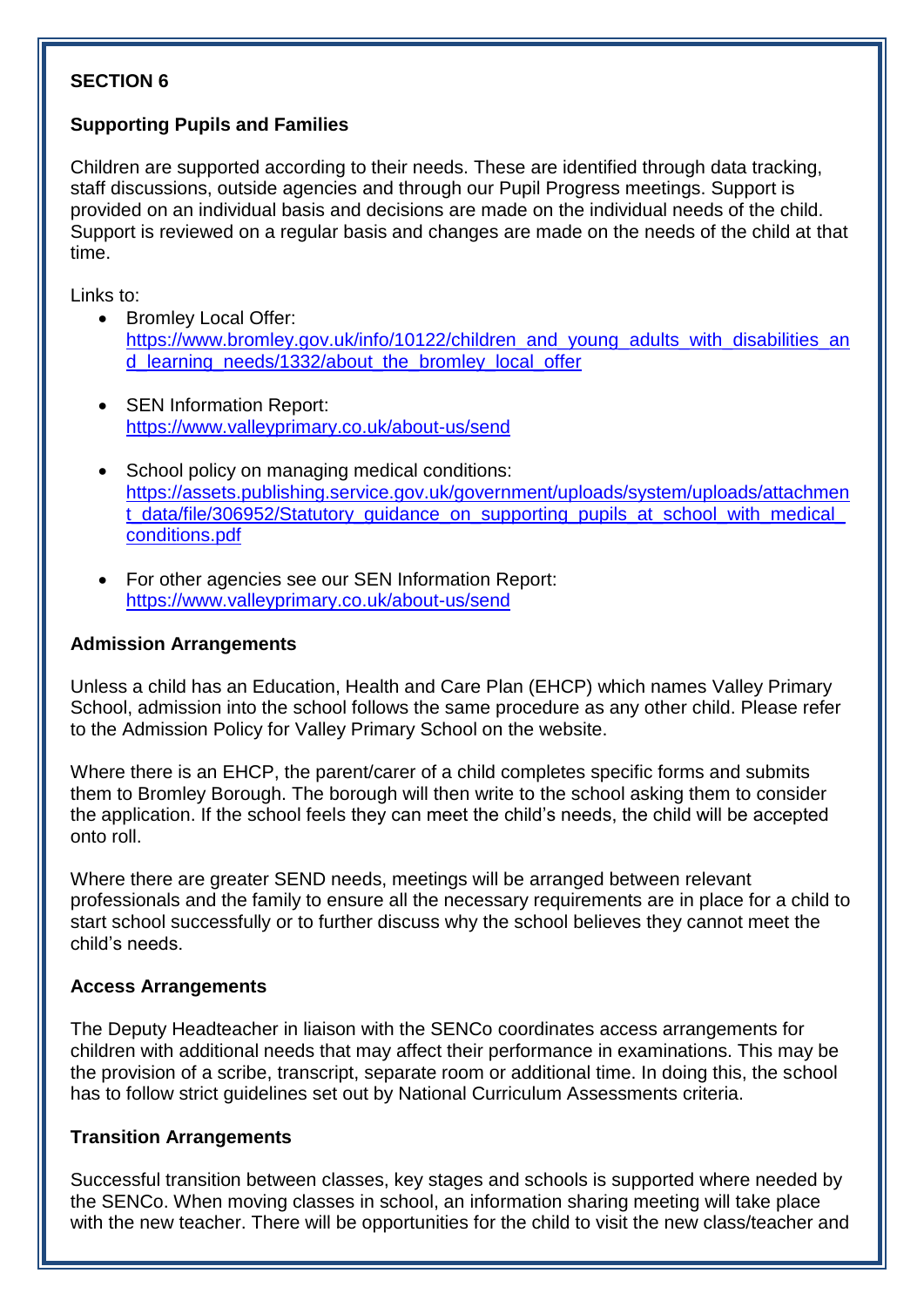where necessary, additional transition strategies put in place e.g. photographs of new teacher/classroom, social stories.

In EYFS, discussions are held with the previous setting and the SENCO (if appropriate). Home visits/meetings with the parents are carried out prior to the start of school. Where SEND is previously identified, meetings with outside agencies takes place and training, if needed, is implemented prior to their start.

In the year 6-7 transition the SENCo will attend the Primary/Secondary Transition day meeting to discuss the specific needs of the child and the nature and level of support which has had the most impact. Additional transition arrangements may be made with the SENCo from the named Secondary School e.g. extra visits.

#### **SECTION 7**

#### **Supporting Pupils with Medical Conditions**

The school recognises that pupils at school with medical conditions should be appropriately supported so that they can have full access to education, including school trips and physical education. Some children with medical conditions may be registered disabled and where this is the case, the school will comply with its duties under the Equality Act 2010.

Some pupils may also have Special Educational Needs and may have an Education Health Care Plan, which brings together health and social care needs, as well as their special educational provision. In such cases the SEND Code of Practice  $0 - 25$  (2014) is followed.

#### **SECTION 8**

#### **Monitoring and Evaluation of SEND Provision**

Regular and careful monitoring and evaluation of the quality of provision offered to all pupils is ensured by regular audits and sampling of parent, pupil and staff views.

The Local Governing Body takes an active role with all aspects of SEND. The SEND Governor supports school to evaluate and develop the quality and impact of the provision for pupils with SEND across the school.

The school undergoes an active process of continual review and improvement of provision for all pupils.

#### **SECTION 9**

#### **Training and Resources**

SEND is funded from the National SEND budget allocated to all schools, based on prior school attainment and free school meals. This allows for up to £6,000 of resources to be used for the support of any individual pupil with identified additional needs. Additional funding is available from the Local Authority High Needs Block where it can be demonstrated that a pupil requires a higher level of support.

The training needs of staff, including support staff, are regularly reviewed and planned for so that all staff are well equipped to meet the needs of the most common barriers to learning. Where pupils present with rarer difficulties, staff access training and support from specialist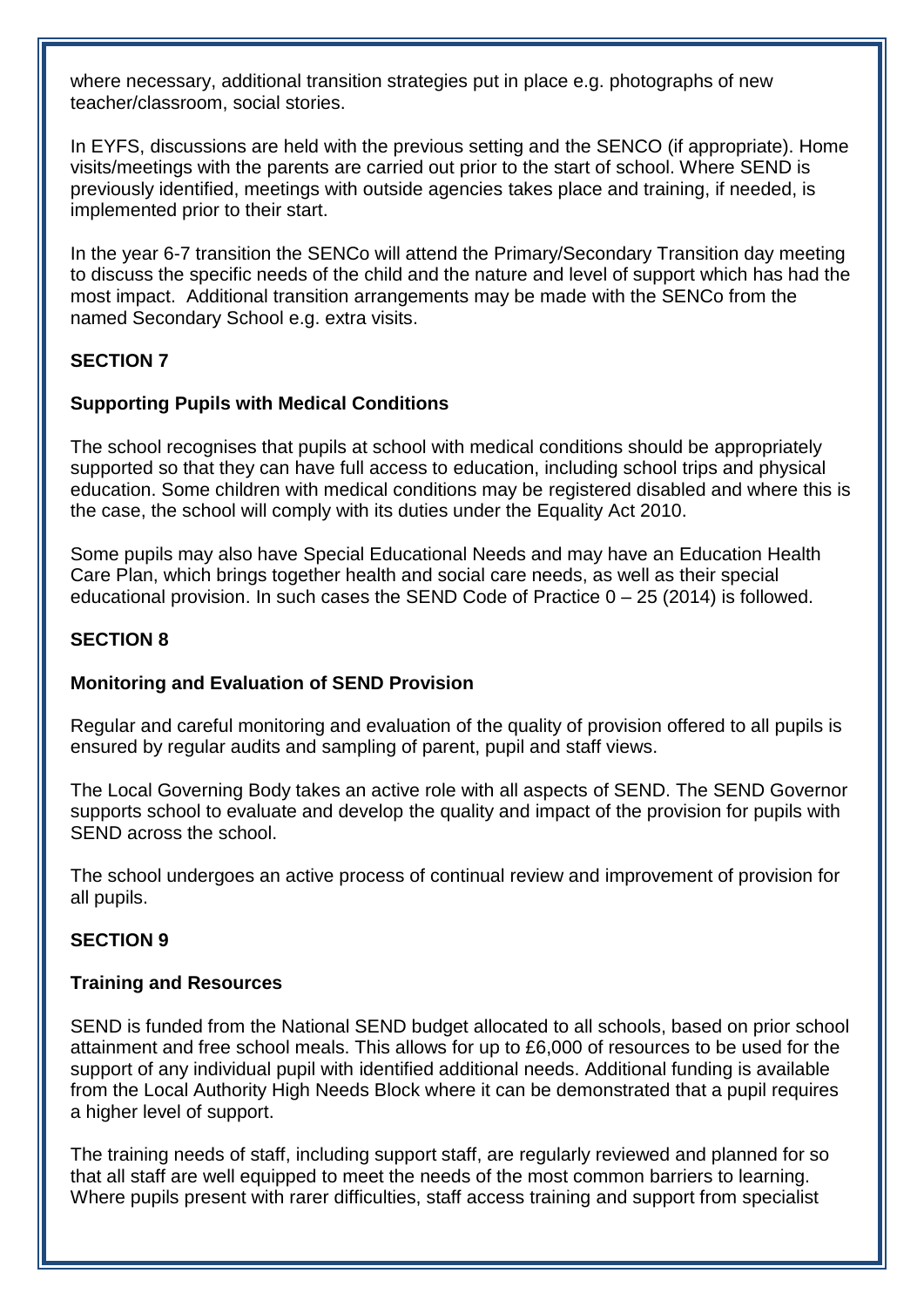teachers or therapists. All staff are actively encouraged to take advantage of training and development opportunities.

All teaching and support staff undertake induction training when taking up their post. This includes meeting with the SENCo to explain the systems and structures in place around to the school's SEND provision and practice, and to discuss the needs of individual pupils.

The SENCo regularly attends the Local Authority SENCo Forums in order to keep up to date with local and national updates in SEND. The SENCo also attends local cluster group meetings to share good practice.

# **SECTION 10**

#### **Roles and Responsibilities**

The role of the SEND Governor is to support the school in evaluating and developing quality teaching and learning and assessing the impact of provision for pupils with SEND across the school. The SEND governor is **Mr Robert Girling.**

The SENCo is the line manager to the Teaching Assistants and Learning Support Assistants

Support staff are deployed carefully in order to positively impact on outcomes for pupils who need to make accelerated progress. Intervention can take place within the classroom and in some instances, pupils are withdrawn from class to work individually or in a small group. Support staff work under the direction of the SENCo/Class Teacher depending on the intervention.

The Headteacher, Deputy Headteacher and Assistant Headteacher are the three designated adults responsible for Safeguarding.

The SENCo leads on ensuring the school meets the medical needs of the pupils along with the Head Teacher. It is the responsibility of class teachers, in liaison with the SENCo, to ensure that medical needs are catered for on school trips.

# **SECTION 11**

#### **Storing and Managing Information**

All SEND documents are stored securely in the SENCo's office. Files will be retained and managed with reference to the school's GDPR Information Register and Connect Schools Academy Trust's Data Protection Policy.

Documents and records are kept until the child leaves school. When the child leaves the school, where possible, records are hand delivered to the new school and a signed receipt is requested at the point of drop off. If it is not possible to hand deliver, records are sent by recorded delivery with an acknowledgement letter confirming receipt of the records.

# **SECTION 12**

# **Reviewing the Policy**

This policy is reviewed annually.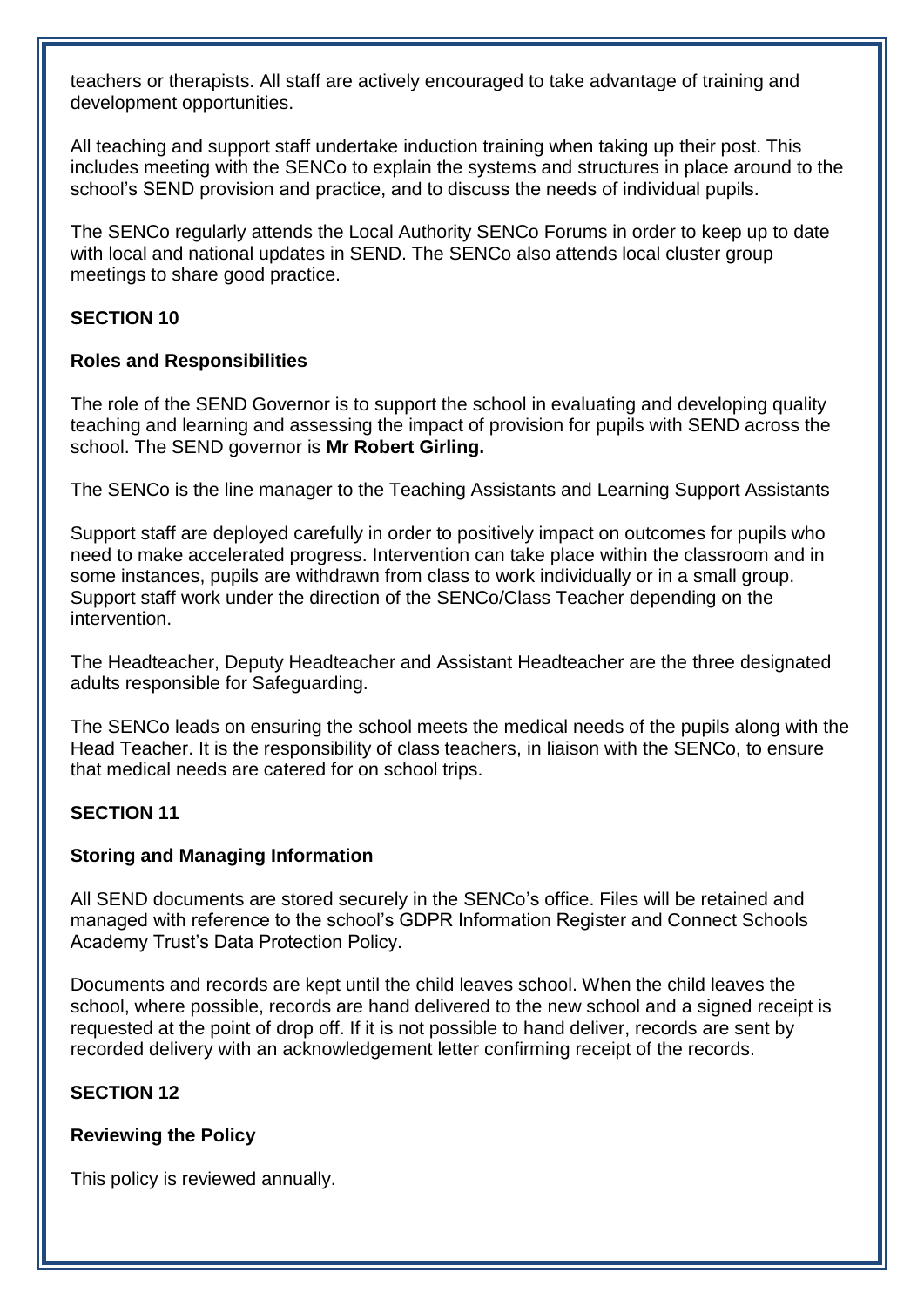#### **SECTION 13**

#### **Accessibility**

Valley Primary School have an Accessibility Plan which can be located on the school's website under policies.

Where possible, the schools consider the needs of disabled pupils prior to entering school so that the need to make ad hoc responses to an individual disabled pupil is reduced, thus creating an environment where provision for disabled pupils is seen as on par with and not different from other pupils.

Barriers to learning are removed through careful monitoring, quality first teaching, identification, interventions and referrals to other professional agencies. Teachers receive training in SEND areas, such as dyslexia and autistic spectrum disorder (ASD), to ensure teaching that is accessible to all learning styles. Classroom organisation may mirror a 'Dyslexic Friendly Classroom' or 'Communication Supported Environment' e.g. coloured backgrounds on the interactive whiteboard, worksheets with information presented in smaller manageable chunks, minimalist displays, signage supported by Communication in Print symbols.

Furthermore, school staff work with outside agencies – including medical advisors, Educational Psychologists and Occupational Therapists to implement adjustments and specialist equipment to support pupils e.g. Sound Field System for hearing impaired pupils, adapted shower room with specialist toileting equipment and access to Information Communication Technology including specialist Apps.

#### **SECTION 14**

#### **Complaints**

The school works, wherever possible, in partnership with parents to ensure a collaborative approach to meeting pupils' needs. All complaints are taken seriously and are heard through the school's complaints policy and procedures.

It is hoped that all positive and negative issues regarding SEND can be discussed and resolved with the SENCo. However, should a parent feel that they wish to pursue a matter further, the Headteacher should be contacted after the SENCo. Refer to the School's Complaint Handling Policy on the school's or Connect Schools Academy Trust's website under the policies heading.

#### **Bullying**

Valley Primary School aims to promote positive behaviour in pupils, which shows care and consideration for others and respect for the environment. We strive to provide a secure and stimulating setting in which they can feel comfortable and happy with their learning. The school understands that children with SEND are amongst those who can become targets for bullying and promotes an inclusive ethos, for example, anti-bullying assemblies and lessons. The school will always address any bullying issues that arise. For more information, refer to the Anti-Bullying Policy on the school's website.